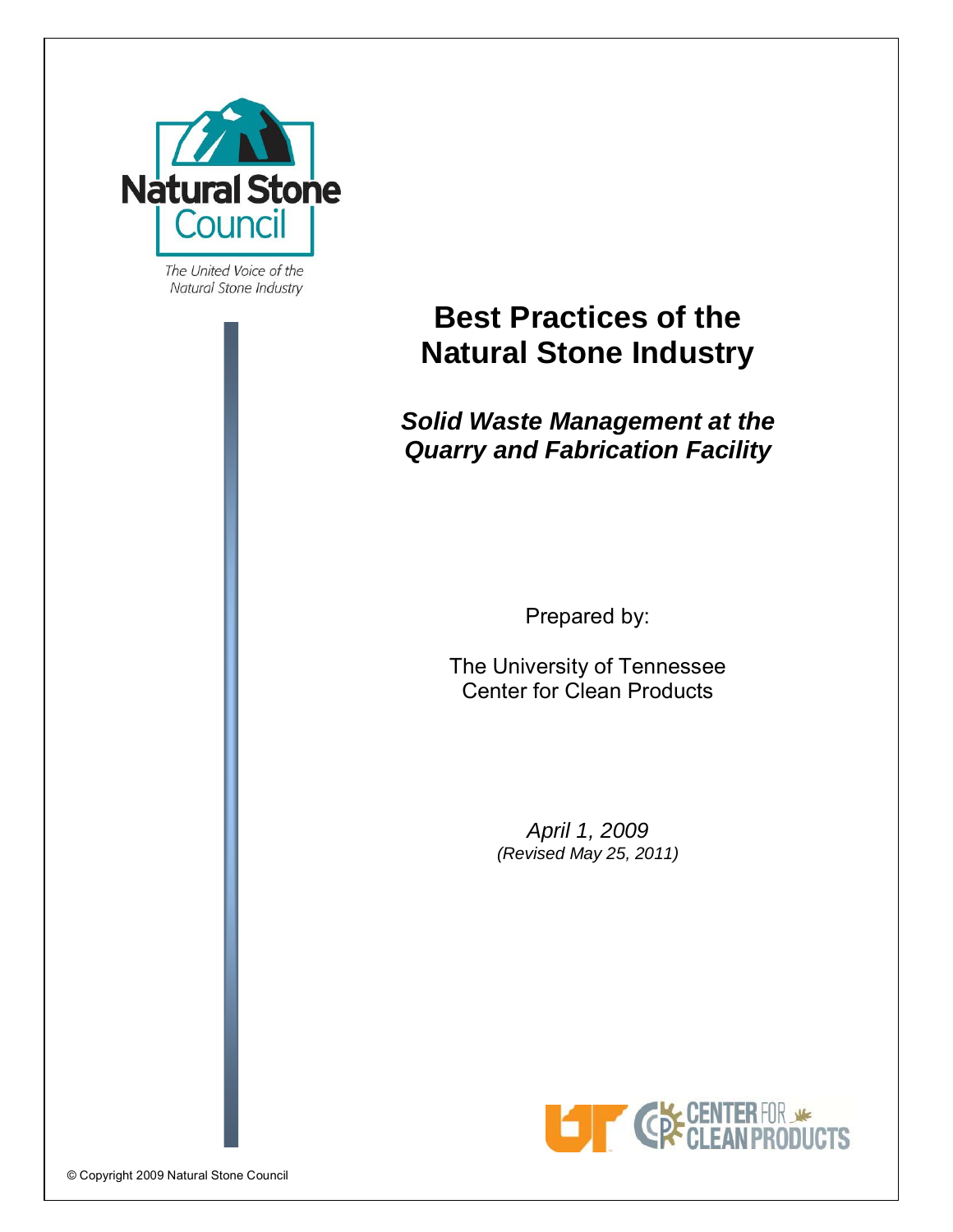The Natural Stone Council (NSC) is a collaboration of businesses and trade associations that have come together to promote the use of Genuine Stone in commercial and residential applications. By pooling resources, their goal is to increase the understanding of, preference for, and consumption of these natural products. Trade associations affiliated with the NSC include Allied Stone Industries, Building Stone Institute, Elberton Granite Association, Indiana Limestone Institute, Marble Institute of America, National Building Granite Quarries Association,the National Slate Association, New York State Bluestone Association, Pennsylvania Bluestone Association, and the Natural Stone Alliance.

The Natural Stone Council is committed to supporting sustainable initiatives and innovations at all levels of the production of Genuine Stone® products. As such, the NSC has established a Sustainability Committee made up of key industry members to elevate the issue of sustainability within the industry and provide a body responsible for planning and implementing relevant initiatives. In 2007, the NSC Sustainability Committee engaged in a partnership with the Center for Clean Products (CCP) at the University of Tennessee to assess current industry operations relating to dimensional stone production. In 2011, the NSC Sub-committee further reviewed and updated this document. The best practice identified and presented in this document is a direct result of the NSC and CCP's efforts to identify and improve the environmental profile of the natural stone industry.

This document is intended to establish guiding principles for the stakeholders as "Best Practices" in our industry and IS NOT intended to serve as a reference standard.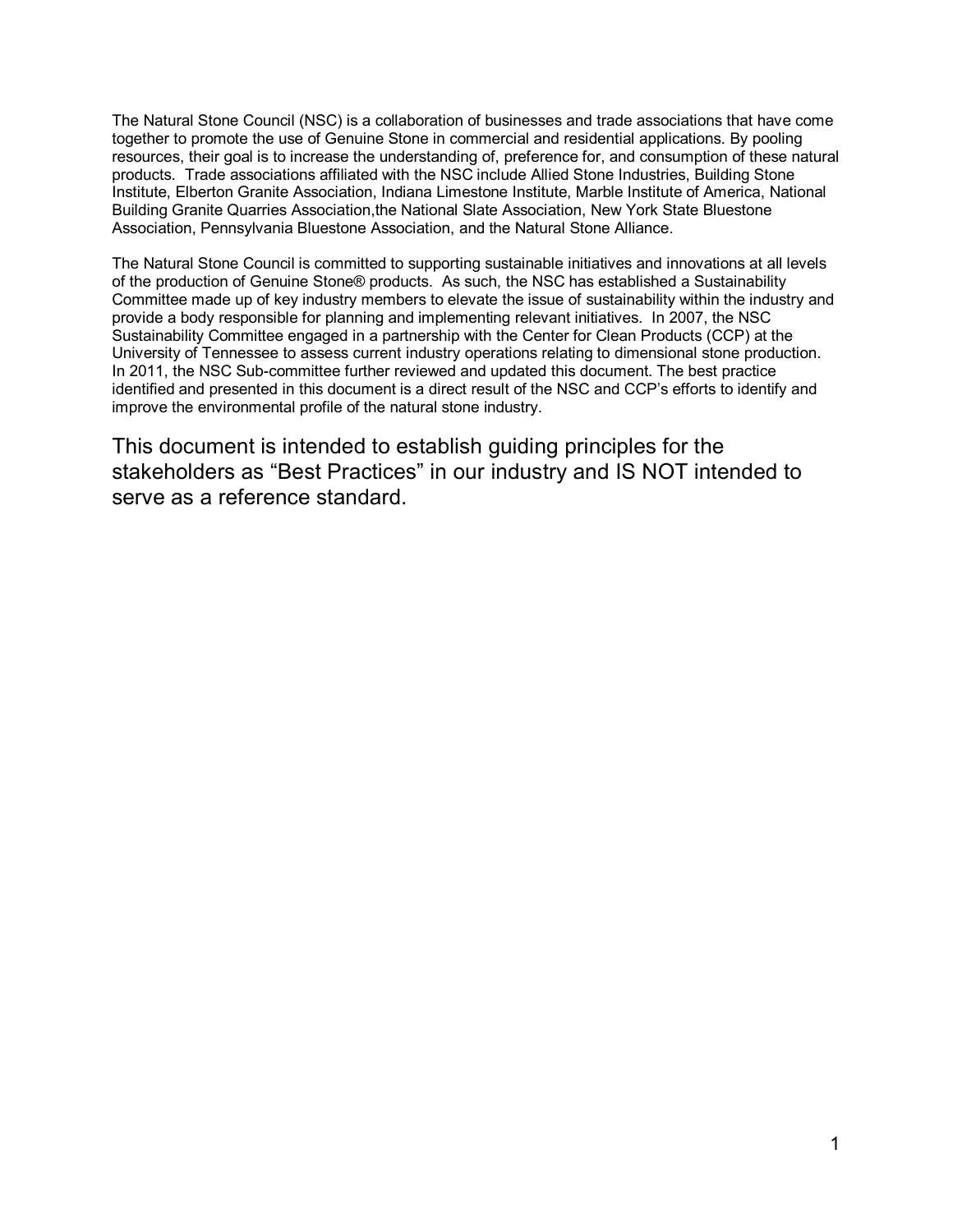# Importance of Waste Management

Solid waste management is a fundamental component to any manufacturing or production enterprise. The natural stone industry is unique in that the majority of its solid waste stream is its raw material. It is estimated that 175 million tons of quarrying waste are produced each year,<sup>1</sup> and although a portion of this waste may be utilized on-site, such as for excavation pit refill or berm construction, it is often difficult to find a use for all scrap stone and fines produced. Coupling this with the industry's other waste streams, such as heavy equipment, wastewater sludge, and general site trash, it is necessary that every operation in the natural stone industry develop and abide by a waste management plan.

Through implementation of a proactive waste management strategy, unnecessary fines, occupational exposures, and environmental degradation can be avoided. Additionally, an opportunity exists for companies to distinguish themselves as a socially responsible and environmentally considerate operation. This document provides approaches to achieve such practices at a quarry or fabrication facility.

# Benefits of Proper Waste Management

Establishment of a thorough waste management plan generates a multitude of advantages for a quarry or fabrication plant. These include the following:

- *Improved health and safety:* Decreasing the amount of scrap piles, airborne particulates, and general trash creates a healthier and safer environment for employees. A healthy workforce provides lower health care costs for employers.
- *Reduced storage, transport, and disposal costs:* With less waste to store and transport, the costs of handling waste are diminished. Landfill fees are avoided, and diesel expenses are reduced.
- *Potential generation of revenue*: Scrap stone, sludge, and other waste products and waste byproducts can be sold on an array of markets, from agriculture to construction, creating a secondary company revenue stream.
- *Increased efficiency*: Decreasing the amount of material lost during the quarrying, crushing, and cutting processes increases company efficiency and the quantity of profitable product. In effect, the company sees a heftier return for every ton of product sold.
- *Enhancement of company reputation*: Comprehensive, proactive waste management practices can result in not only a socially responsible reputation but in greater community acceptance of the quarrying operation.

# Sources of Waste from Quarries and Fabrication Plants

Waste generated at quarries and fabrication plants is quite similar. Most commonly, scrap stone must be mitigated and managed, but attention must be paid to equipment, petroleum products, wastewater sludge, and general trash. It is recommended that each quarry and fabrication plant establish a waste management plan that includes continuous minimization and proper management, particularly reuse, recycling, and lawful disposal, of all site waste streams.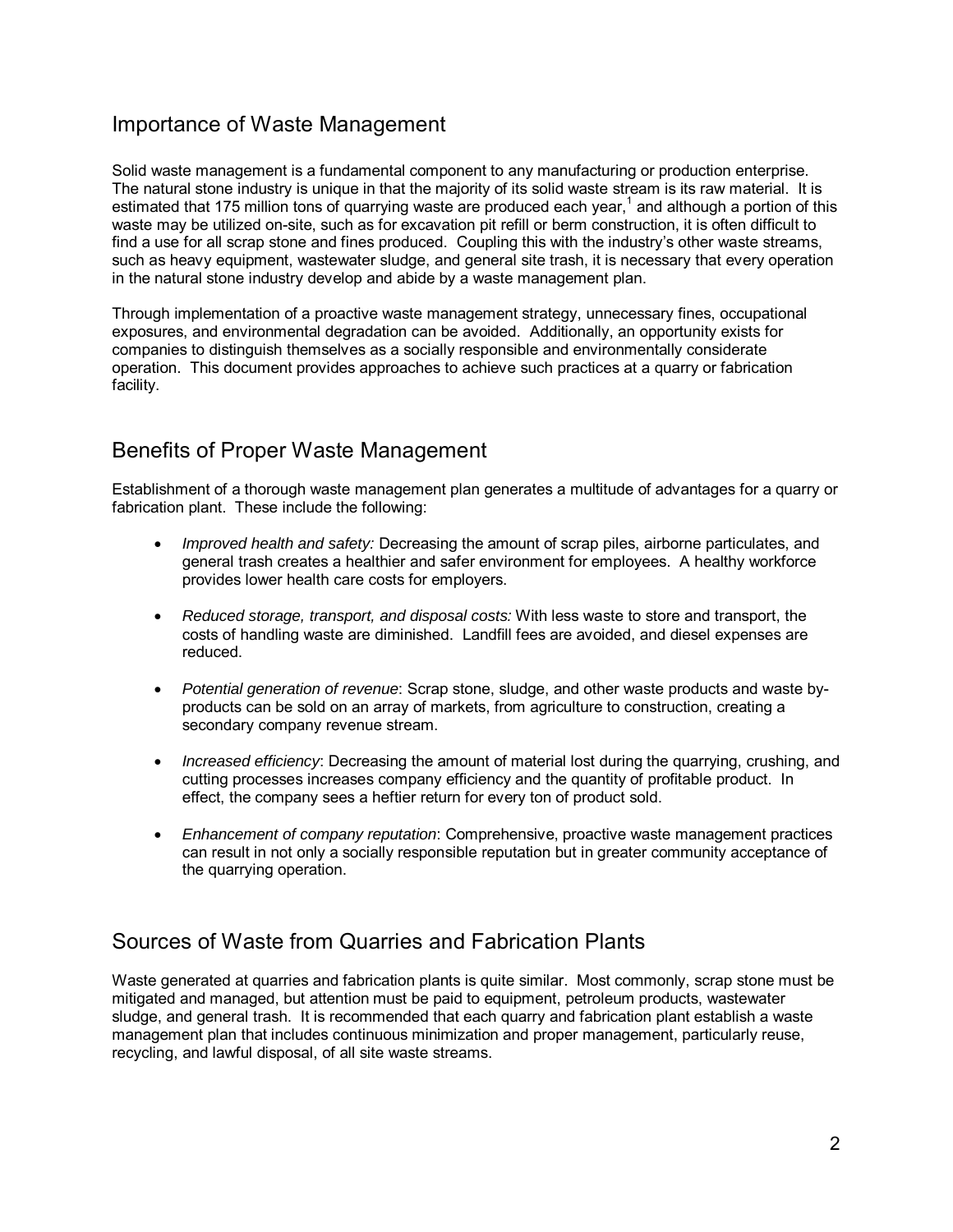### Stone Waste

The greatest waste concern in the stone industry is stone itself, specifically in the forms of overburden, screening residual, wastewater sludge, baghouse fines, and stone fragments.<sup>2</sup> There is wide variation in waste generation across the industry due in part to the varying types of products being manufactured. A 2006 survey of the natural stone industry conducted by the University of Tennessee Center for Clean Products (UT) indicated that anywhere from 3-93% of the total material quarried is wasted<sup>3</sup>, while other studies report values from 15% to 78%.<sup>4,5</sup> Additional waste is generated from fractured blocks, the sawing and polishing processes, and the rejection of broken or damaged slabs. One study approximates that for every 1000 tons of marble quarried, only about 70 tons will be used in a completed building.<sup>6</sup> The 2006 UT survey mentioned above found that 6-69% of the stone that enters a fabrication plant leaves as waste.<sup>7</sup>

Cladding material needs to be carefully selected and cut for visual appeal and structural stability, whereas stone being crushed can carry less favorable aesthetics and be ridden with fractures. Monument construction also creates a large amount of waste due to the stringent requirements for visual appeal; it is estimated that 75% of the stone used to build such decorative pieces is discarded as waste through the cutting and shaping process.<sup>8</sup>

No matter the extent of precaution taken in curtailing stone waste, some amount will inherently be produced. Natural fissures and weaknesses in a deposit may inevitably result in stone that chips or does not meet structural standards. Moreover, sawing processes unavoidably generate kerf waste, the amount of which is dependent on numerous factors, including saw quality, wire tension and grit, as well as blade diameter and width. Choosing an appropriate saw type for the specific stone being cut can minimize kerf waste but will not eliminate it. As such, developing and implementing a comprehensive waste management strategy should be a priority for every quarry and processing facility.

### Other Types of Waste

Additional waste created by quarrying and fabricating operations includes equipment, spent petroleum products, wastewater sludge, and trash. Machinery and tools eventually warrant refurbishment or replacement, creating a potential stream of scrap metal and mechanical parts. Proper disposal of petroleum products is mandated by law. If a wastewater treatment system is in place, as is recommended by the NSC (see the best practice entitle Water Consumption, Treatment & Reuse) and as may be required by law, sludge must be utilized or disposed of properly. Further, miscellaneous trash produced by employees must also be consciously managed. Minimization of each one of these waste stream is feasible by implementing the best practices recommended in this document and continuously exploring new avenues of mitigation. These practices have become especially paramount as landfill fees continue to rise with diminishing landfill space and increased regulation of landfills in the United States.

# Impact of Quarry Waste

Waste from quarry and fabrication operations can be unsafe and environmentally detrimental. Scrap stone can create an undesirable visual impact as well as dangerous working conditions if it is not well organized or if piles are allowed to be stacked carelessly. Runoff from the scrap mounds can cause erosion problems, and fines introduced into natural waterways can suffocate local ecosystems. Airborne dust from uncovered stockpiles or poorly functioning filtration equipment can cause respiratory, ocular, or dermal irritation for employees and be a visual or even respiratory burden on local communities. If a stone contains silica, employees could potentially be afflicted with silicosis, a lung disease causing breathing difficulties and sometimes mortality.. Further, if waste must be disposed of off-site, landfill fees can create additional costs for quarry and fabrication operators. Other types of manufacturing wastes, like antifreeze and lubricants, have the potential to create environmental problems if they are leaked onto the ground or into a waterway. A multitude of regulations exists to minimize these impacts, and noncompliance can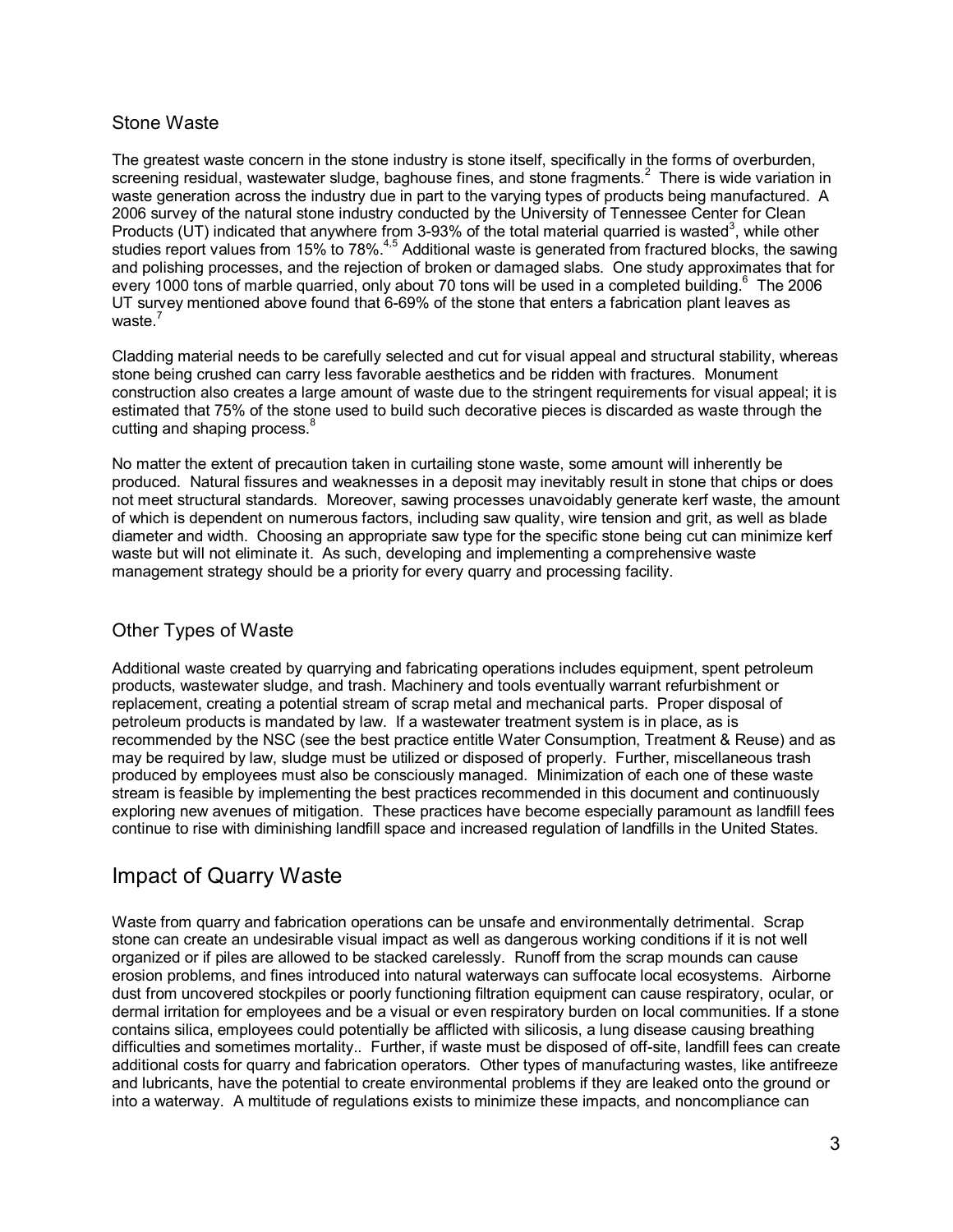lead to regulatory fines. The intent of this document is to provide guidance in going above and beyond legal mandates.

### Best Practices

The NSC recommends that each facility develops a waste management plan built on three hierarchal principles:

- 1. *Produce less waste:* Improve production methods to mitigate all types of waste.
- 2. *Exploit the value of waste:* Implement strategies to reuse, recycle, compost, sell, create new products, or otherwise prevent waste from being landfilled or incinerated.
- 3. *Manage waste properly:* Follow regulations for lawful disposal of wastes that cannot be given a second life.

In addition to the recommendations presented in this document, the Environmental Protection Agency (EPA) Office of Solid Waste's website provides information that can assist in developing a proactive and sustainable waste management strategy. Visit http://www.epa.gov/osw/conserve/rrr/index.htm to learn about both industrial and municipal solid waste streams.

### Minimization of Waste Production

A number of practices can be implemented to reduce the waste generated during quarrying and fabrication operations. By implementing these strategies, additional product is created, operational efficiency is enhanced, and occupational hazards are mitigated or eliminated. Each of these results is a form of cost savings.

#### *Quarry Reconnaissance*

- Conduct accurate resource evaluations so that excavation is carried out in such a way as to maximize production.
- Ensure that the quarry design maximizes the amount of usable product. Quarry yields can be affected by the direction of cuts.
- Use wire and belt saws where possible as a replacement method for blasting. This can improve accuracy and efficiency during extraction. If blasting is necessary, learn about proper techniques to minimize deposit damage, as well as airblast and vibrations.

#### *Fines & Screenings*

- Research and select machinery that produce fewer fines during crushing.
- Ensure that proper screen sizes are used to sift aggregate.
- Check equipment periodically to certify that dull saws or worn-out drills are not creating excessive dust.
- Sweep floors regularly to minimize dust build-up and prevent excessive airborne particulates. Power sweepers are handy machines for this task. When considering the use of sweeping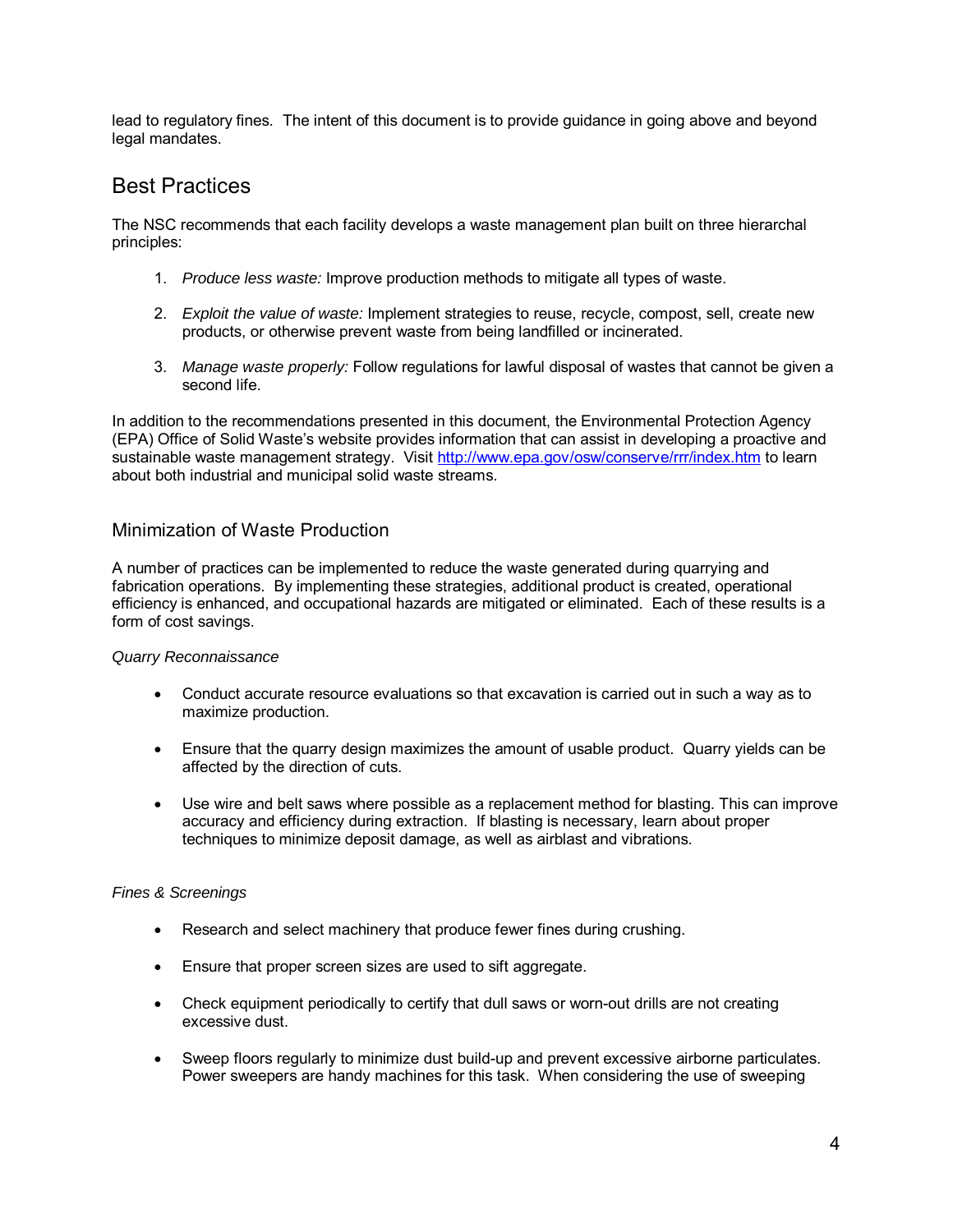compounds, evaluate the human health and environmental impacts of the product prior to use. Always provide proper personal protective equipment as needed.

#### *Scrap Stone*

- Consult with an equipment expert who can provide advice tailored to the type of stone being cut. Discuss such topics as appropriate cutting equipment, machine settings, and technology limitations.
- Use thinner saw blades where possible to reduce kerf.
- Carefully design and measure cuts to minimize scrap. The use of CNC (computer numerically controlled technology) equipment can aid with radial work and profiling.

#### *Other Waste Streams*

- Purchase only recyclable and/or compostable packaging material.
- Invest in reusable packaging material, and *reuse it*. Minimizing the amount of garbage landfilled reduces hauling and dumping fees.
- Encourage employees to utilize reusable lunch sacks and containers. Again, disposal fees are a function of the mass of trash discarded.

### Waste Exploitation

A large portion of the waste created at a quarry or fabrication plant has inherent value. Scrap stone has a monetary value whether it is in the form of fragments, fines, or wastewater sludge. Compostable materials degrade into nutrients, providing free topsoil for site landscaping. Equipment can be sold for scrap metal or for second-hand use. Identifying a second life can prove profitable instead of discarding these materials or storing them onsite.. Although some of the waste streams may not generate significant revenue, a company's commitment to creatively utilizing their waste helps establish a reputation of social responsibility. In today's eco-minded society, such a reputation can be particularly influential to customers.

#### *Waste Stone*

In some areas of the country, the market for scrap stone is bursting as production overwhelms demand. This requires that the quarry or plant operator be inventive in the search for a market niche. Surveying employees or even the community may generate constructive ideas. At the very least, a multitude of options should be explored; some suggestions ensue. Keep in mind that stone may need testing, such as for mineral composition, prior to marketing it for certain applications.

#### *Sell!*

Many areas around the country have salvage yards and scrap dealers that may accept or purchase stone scrap. Websites like http://recycle.net/ create a place to sell and buy scrap materials. The lists below provide potential market avenues for natural stone.

- Fine materials can be sold for use in a variety of applications, including the following:
	- $\circ$  Asphalt and concrete production<sup>10,11</sup>
	- $\circ$  Brick manufacturing<sup>1</sup>
	- $\circ$  Construction fill<sup>13</sup>
	- $\circ$  Media for biofiltration systems or soil remediation<sup>14</sup>
	- $\circ$  Mineral content for soil
	- $\circ$  Synthetic aggregate production<sup>16</sup>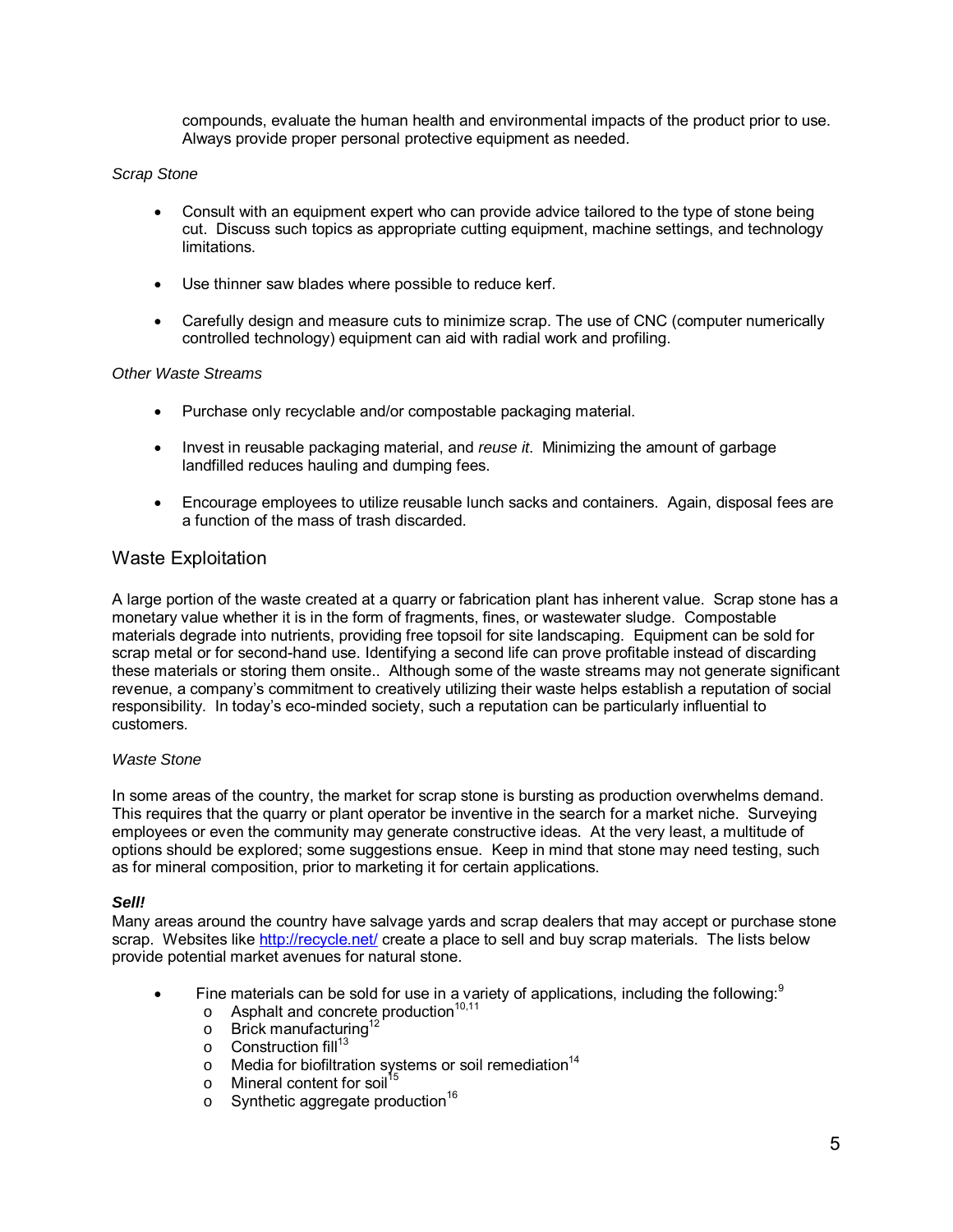- Aggregate is a profitable material as it has numerous functions, such as the following:
	- o Construction fill
	- o Concrete mixture ingredient
	- o Landscaping & decorative uses
	- $\circ$  Media for biofiltration systems<sup>17</sup>
	- o Residential driveway development
	- o Roadbed construction material
- Larger stone pieces and cobbles can be marketed in the following capacities:
	- o Fill for gabion retaining walls
	- o Jetty rock
	- o Landscaping & decorative uses
	- o Rip rap
	- Damaged blocks or slabs may be promoted for use as the following:
		- o Aggregate
		- o Cut stone tiles
		- o Stone pavers
		- o Veneer
	- Consider investing in a stone crusher, striker, breaker, or other such equipment to minimize waste and create revenue in the form of crushed products.
	- Sell scrap to be used as fiber in paper production. Visit http://naturalsourceprinting.com/fiberstone.html for details.
	- Communicate with architects and designers. Some firms are very conscious of the need to utilize waste material and may purchase material that others would deem unsuitable.

#### *Donate!*

Natural stone can be donated to a diverse array of projects—from construction to landscaping to decorative. By giving away material that does not sell, not only is the scrap stone removed from the quarry or processing site, the donation may generate a tax credit for the company.

- Donate scrap to neighborhood projects. Demonstrating community involvement garners local support and may generate new or repeat customers.
- Donate scrap to Habitat for Humanity. Their Habitat ReStores collect and sell discounted, used construction materials for extremely low prices. Proceeds help fund the construction of Habitat houses. See their website for locations and details: http://www.habitat.org/env/restores.aspx

#### *Advertise!*

Exchange your services and products for advertising, only requiring that a small advertising sign be placed near the work. What better way to attract customers than to demonstrate your company's capabilities in a bustling public area? Moreover, local media may be interested in covering your company's good will, resulting in additional printed or verbal advertising. Specific initiatives may entail the following:

- Offer landscaping services to a community park, government building, or schools.
- Offer to construct stone signage for local businesses or neighborhood developments.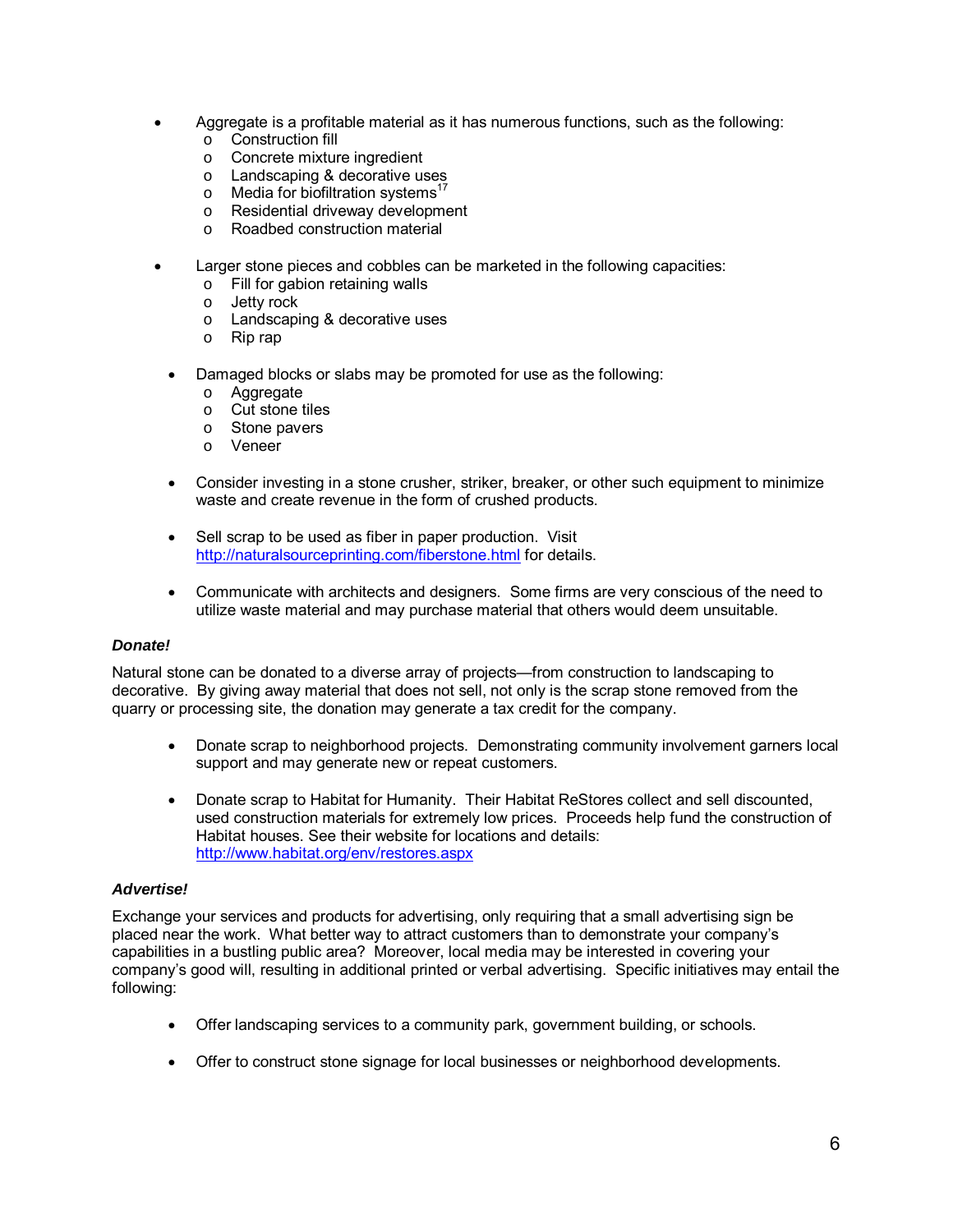• Landscape the property (of the quarry and fabrication facility), particularly around the sales office. A well-manicured site will send a message of company pride and professionalism.

### *Innovate!*

There's always room for creativity. Turn scrap stone use into an innovation point for the company.

- Design new marketable products that can consistently be made from common scrap shapes. $18$
- Form scrap piles into artistic pieces around the facility.
- Hold a contest for company employees or community members to determine ways in which scrap stone can be put to good use.

#### *Other Waste Streams*

 $\overline{a}$ 

- Give used oil a second (or third!) life. Re-refining oil requires only about one-third of the energy needed to refine crude oil into lubricant.<sup>1</sup>
	- $\circ$  Transport spent oil and oil filters to an oil recycling facility. To find a facility or for details, call the Filter Manufacturers' Council hotline at 800-99-FILTER or the EPA RCRA hotline at 800-424-9346.
	- $\circ$  If recycling is not available in the area, burn used oil for heating purposes with an approved oil burner.†20 Federal regulations regarding used oil management are located under Title 40 of the Code of Federal Regulations (CFR) Part 279. Contact your state environmental department for local regulations.
	- $\circ$  On a related note, consider purchasing reclaimed oil instead of virgin. Look for the American Petroleum Institute's (API) starburst symbol that certifies the product meets the same high-quality standards as virgin oil. See the logo and read more on the API website: http://www.api.org/certifications/engineoil/about/index.cfm.
	- o For more information, visit the EPA's Used Oil Management Program website: http://www.epa.gov/epawaste/conserve/materials/usedoil/index.htm.
- Sell equipment for parts and scrap metal or to be refurbished. Numerous websites exist to facilitate the sale and purchase of these products, and some equipment manufacturers' websites even have a page for secondhand items. Moreover, purchase secondhand equipment when possible. Not only may this be less expensive that procuring new tools but it will avoid the human health and environmental impacts associated with manufacturing new products.
- Find a new use for old tires. The most common recycling options in use are production of tire-derived fuels, civil engineering applications, and ground rubber/rubberized asphalt.

<sup>\*</sup> Used oil is not the same as waste oil. Waste oil is virgin oil, such as storage tank bottoms and spill cleanup residue. Used oil is defined in Title 40 of the Code of Federal Regulations (CFR) Part 279 as "any oil that has been refined from crude oil, or any synthetic oil, that has been used and as a result of such use is contaminated by physical or chemical impurities". It does not include gasoline or diesel fuels.<br><sup>†</sup>Found by a life-cycle assessment performed by the Institute for Energy and Environmental Research (IFEU of Germany), the

environmental impact of burning oil is generally greater than re-refining, and depends on the type of primary fuel being replaced by the used oil. Re-refining is a more eco-friendly option (in categories of fossil fuel resources, global warming, acidification, nitrification, carcinogenic risk potential, and emissions of fine particulates) when used oil would replace gasoline or fuel oil in combustion. However, if spent oil is to replace coal or petroleum coke, burning the oil has a more favorable global warming impact than re-refining; combustion still generates a more detrimental footprint in all other categories.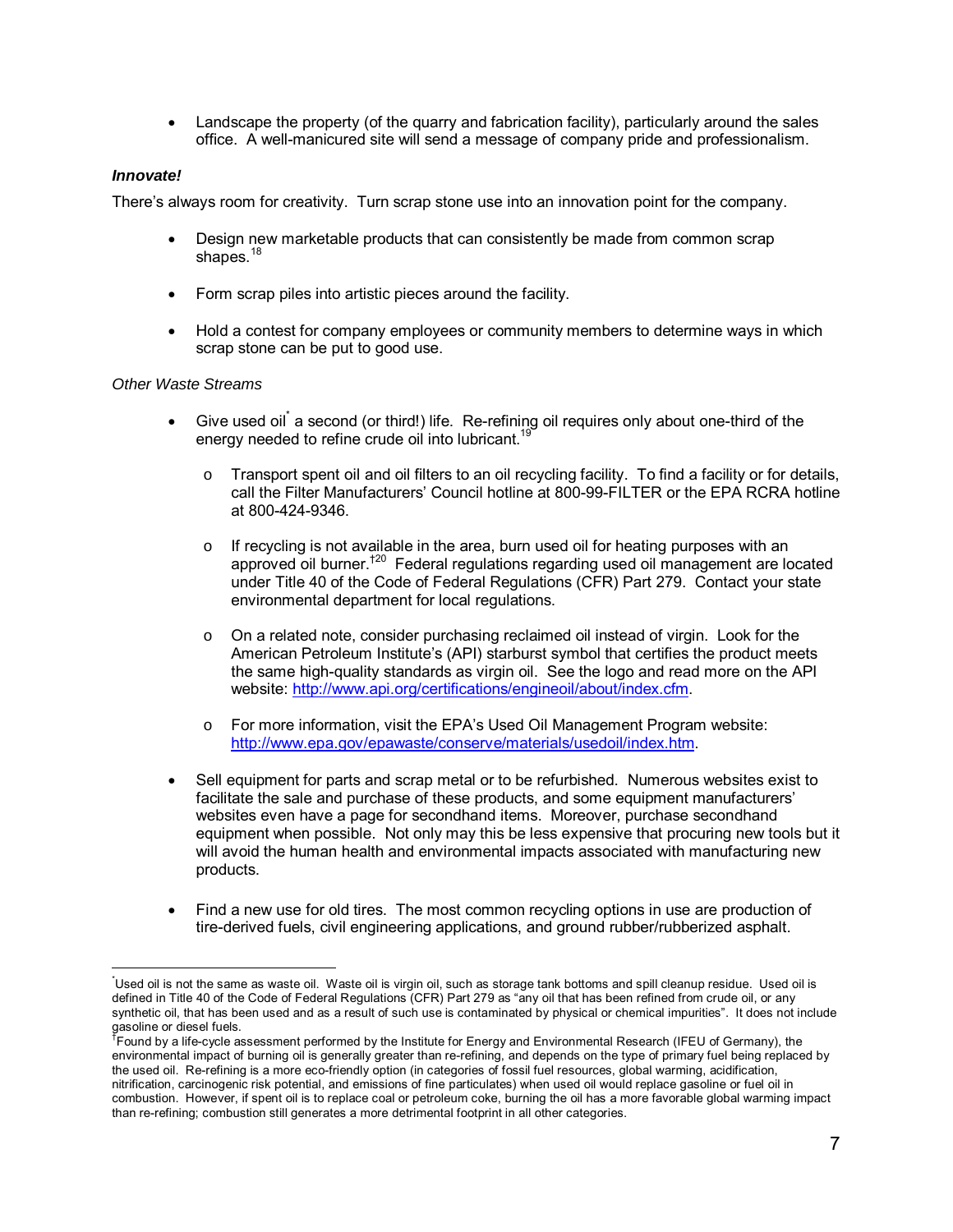Several organizations that facilitate tire recycling exist, and the EPA dedicates a portion of their website to this effort: http://www.epa.gov/epawaste/conserve/materials/tires/index.htm.

- Market wastewater sludge in a number of applications. Some may require testing but may lead to a fiscally-worthwhile method of disposal.
	- o Agricultural applications
	- $\circ$  Cement production<sup>21</sup>
	- $\circ$  Ceramics manufacturing, particularly floor and roof tiles<sup>22,23,24</sup>
	- $\circ$  Porcelain manufacturing, particularly floor tiles<sup>25</sup>
- Provide recycling bins for employees. The collection should include, at minimum, cardboard, glass, metal, paper, and plastic products. In states where a deposit is returned for cans and bottles, invest the money in the employees. Even minor acts of appreciation can boost morale and company loyalty.
- Establish a compost area, and encourage maximum composting at the facility. Provide signage to educate employees on compostable (and non-compostable) materials. In larger operations, this may create a new product to market; smaller businesses may only find the compost useful for site landscaping. Alternatively, allow employees to take the material for home use. For details on composting, visit the EPA's website: http://www.epa.gov/osw/conserve/rrr/composting/.

### Proper Waste Disposal

When no option for recycle or reuse can be identified, waste should be disposed of in a safe and legal manner.

• Properly recycle antifreeze, petroleum products, and other potentially hazardous materials. Information about antifreeze and lubricant recycling can be found on the EPA website: http://www.epa.gov/epawaste/conserve/materials/index.htm.

### Final Remarks

- Operators and managers in the stone industry work to ensure that their products are quarried or manufactured in the most timely and cost-effective manner possible. Although some best practices may not appear to generate a profitable return, innovative practices can improve an operation in surprising ways. At minimum, a comprehensive waste management strategy should be enacted by ever quarry and processing operation in the natural stone industry. Employing even a few of the recommended best practices can provide important economic and environmental benefits to the company, the community, and the environment.
- For questions regarding the content of this document or to learn more about the Natural Stone Council's sustainability efforts, please visit the GenuineStone® website at www.genuinestone.com or contact the NSC Executive Director, Duke Pointer, by email at dukepointer@aol.com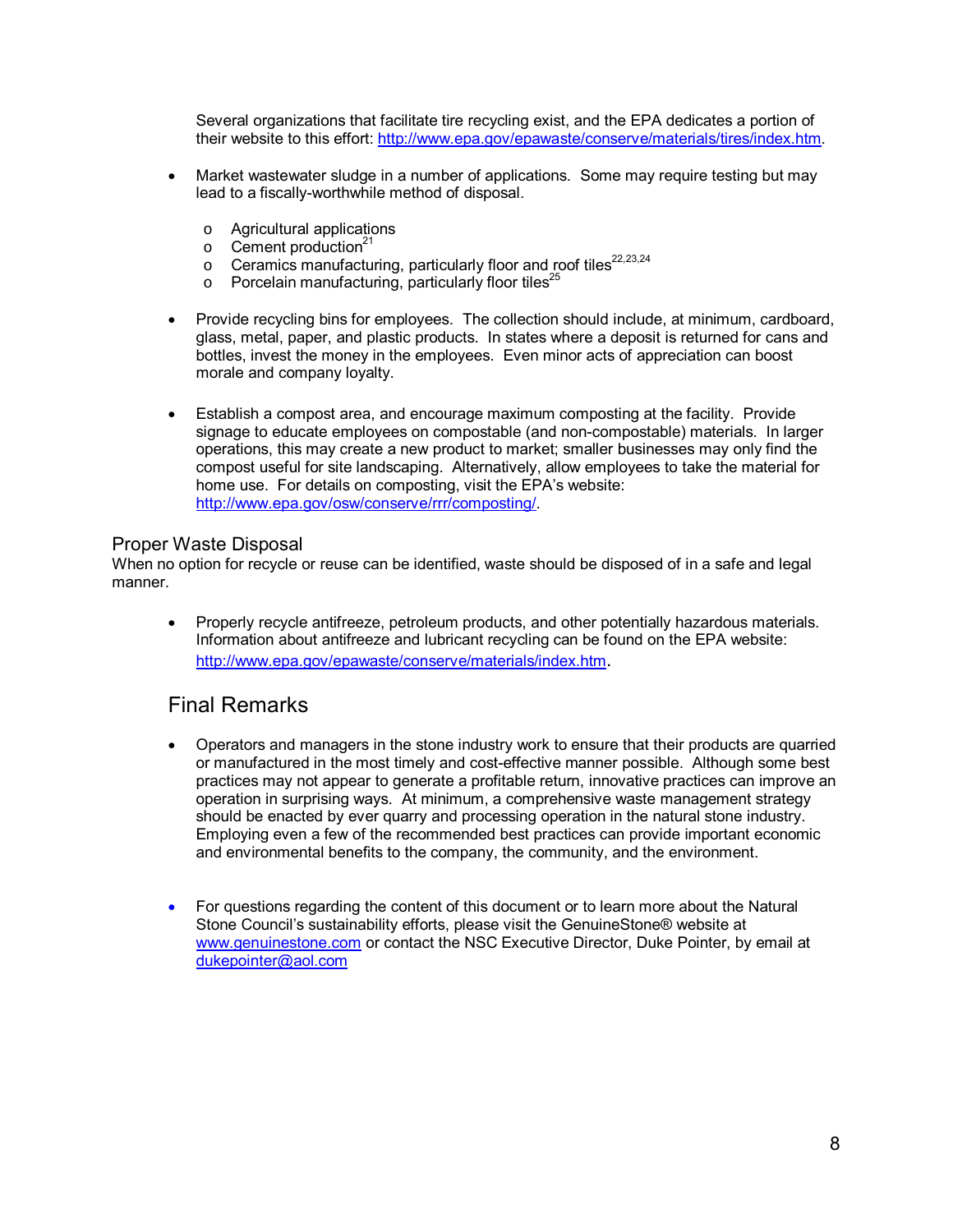# **Company Highlight**

With scrap stone piles perpetually in sight, it is easy to overlook other waste streams leaving a quarry or processing facility, but Blume's, a Pennsylvania fabrication and installation business, strives to keep those emissions on their radar. Since its inception in 1988, the concept of recycling has been paramount to the company. Aluminum (soda) cans, ink cartridges, and paper products comprised the initial list of recycled materials, and as resources became available, that list expanded.

When the company began fabricating stone products in 2005, a closed-loop system was constructed to reclaim and reuse 100% of the production water. Shortly thereafter, it became apparent that something needed to be done with all of the scrap being generated. The solution was to use and sell the product as aggregate, but shipping and handling costs proved to be prohibitive. As such, Blume's purchased a stone crusher in 2008 and started churning out gravel, only crushing scrap that cannot otherwise be



eliminate the need to constantly purchase from outside sources. Our water purification system nearly eliminates the amount of fresh water that is needed in our production process."

Donations are also an integral part of Blume's recycling program. Scrap material is given to schools who find it quite useful in shop classes, cell phones are collected and provided to a nearby battered women's society, and unwanted computers are sent to Habitat for Humanity. Although no profit is turned, the sense of social responsibility and good will is payment enough for the folks at Blume's.

employed. The fabrication facility generates one quarter to one half ton each day and operates four days per week. Although Blume's current use of the gravel includes only enhancement of their own site, the company plans to one day sell the product as concrete aggregate or fill material.

As Marketing Manager Ashley Blume asserts, "By using our stone crusher and cardboard bailing system, we have seen great improvements in the frequency and cost it takes to remove our waste. By creating our own fill for our parking lots, we



Crushing machine used at Blume's processing facility. Crushed material is currently used as fill for Blume's parking lots.

Implementing such environmentally-conscious practices has not been simple for Blume's, though. "The largest challenge has been coordinating the recycling into our production process. We had to integrate it into the system while trying to minimize disruption to production. It takes a great deal of determination to keep with and enforce a broad recycling program," explains Ms. Blume. Based on her experience, Ashley advises, "Find a program that will work best for you and your company. Be persistent and get your employees to believe in the system." Lead by example, indeed.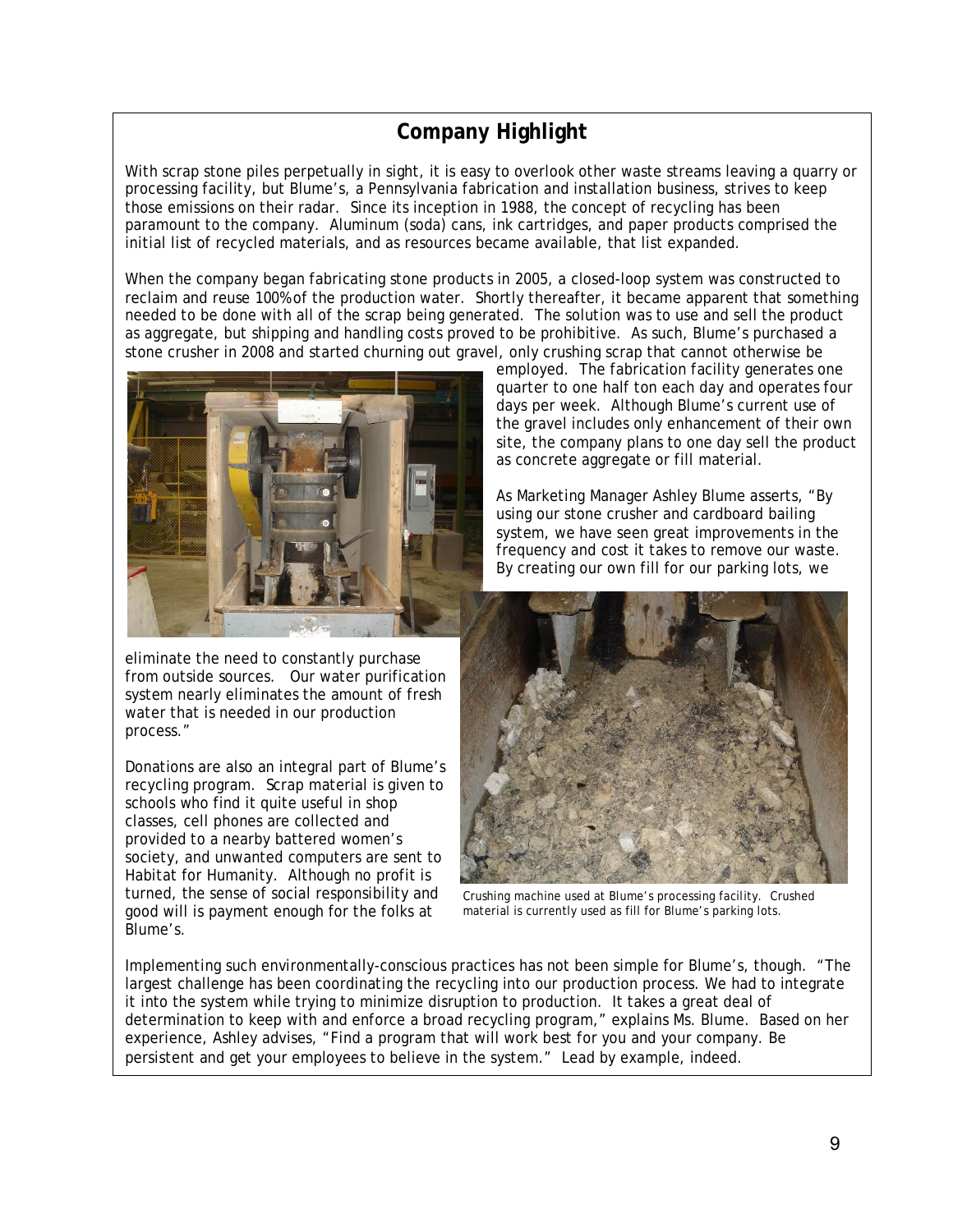### **References**

 $\overline{a}$ 1 U.S. Department of Transportation Federal Highway Administration. July 2008. *User Guidelines for Byproducts and Secondary Use Materials in Pavement Construction: Quarry By-Products*. Accessed 12 January 2009. <http://www.recycledmaterials.org/tools/uguidelines/qbp121.asp>.

2 Pellaumail, K. *Waste streams in the UK.* April 2001. Briefing through Friends of the Earth. Accessed 12 January 2009. <http://www.foe.co.uk/resource/briefings/waste\_streams.pdf>.

 $3$  Unpublished data.

4 Gandolfi, G. *Re-engineering of natural stone production chain through knowledge based processes, eco-innovation and new organizational paradigms.* I-Stone. Presentation. November 2006. Versailles, France. <http://www.ectp.org/documentation/D1-24-Gandolfi.pdf>.

5 Wood, P. Tools and Machinery of the Granite Industry. June 2006. *The Chronicle of the Early American Industries Association, Inc.*

<http://findarticles.com/p/articles/mi\_qa3983/is\_200606/ai\_n16618986/pg\_5>.

 $6$  Wood 2006.

 $<sup>7</sup>$  Unpublished data.</sup>

8 Wood, Paul. "Tools and Machinery of the Granite Industry." *The Chronicle of the Early American Industries Association, Inc.* Jun 2006. <http://findarticles.com/p/articles/mi\_qa3983/is\_200606/ai\_n16618986/pg\_5>.

9 British Geological Survey. *Quarry Fines and Waste.* March 2007. GoodQuarry.com. Accessed 12 January 2009. <http://www.goodquarry.com/article.aspx?id=50&navid=11#mqf>.

 $10$  Karasahin, M. and S. Terzi. 2007. Evaluation of marble waste dust in the mixture of asphaltic concrete. *Construction and Building Materials* 21(3): 616-620.

 $11$  Turgut, P. 2007. Cement composites with limestone dust and different grades of wood sawdust. *Building and Environment* 42(11): 3801-3807.

12 Turgut, P., and H.M. Algin. 2007. Limestone dust and wood sawdust as brick material. *Building and Environment* 42(9): 3399-3403.

<sup>13</sup> Soosan, T.G. 2005. Utilization of quarry dust to improve the geotechnical properties of soils in highway construction. *Geotechnical Testing Journal* 28(4). Doi: 10.1520/GTJ11768.

<sup>14</sup> Pérez-Sirvant, C., Garcia-Lorenzo, M.L., Martinez-Sánchez, M.J., Navarro, M.C., Marimón, J., and L. Bech. 2006. Metal-contaminated soil remediation by using sludges of the marble industry: toxicological evaluation. *Environment International* 33(4): 502-504.

15 Hass, A., O'neill, K.P., And K.D. Ritchey. 2008. *Quarry fines as a mineral-based material in constructing topsoil for turf grass purposes*. Presented at the 2008 Joint Annual Meeting. October 5-9, Houston, TX. Hosted by the Houston geological Society.

<sup>16</sup> Wainwright, P.J., Cresswell, D.J.F., and H.A. vander Sloot. 2002. The production of synthetic aggregate from a quarry waste using an innovative style rotary kiln. *Waste Management & Research*  20(3): 279-289.